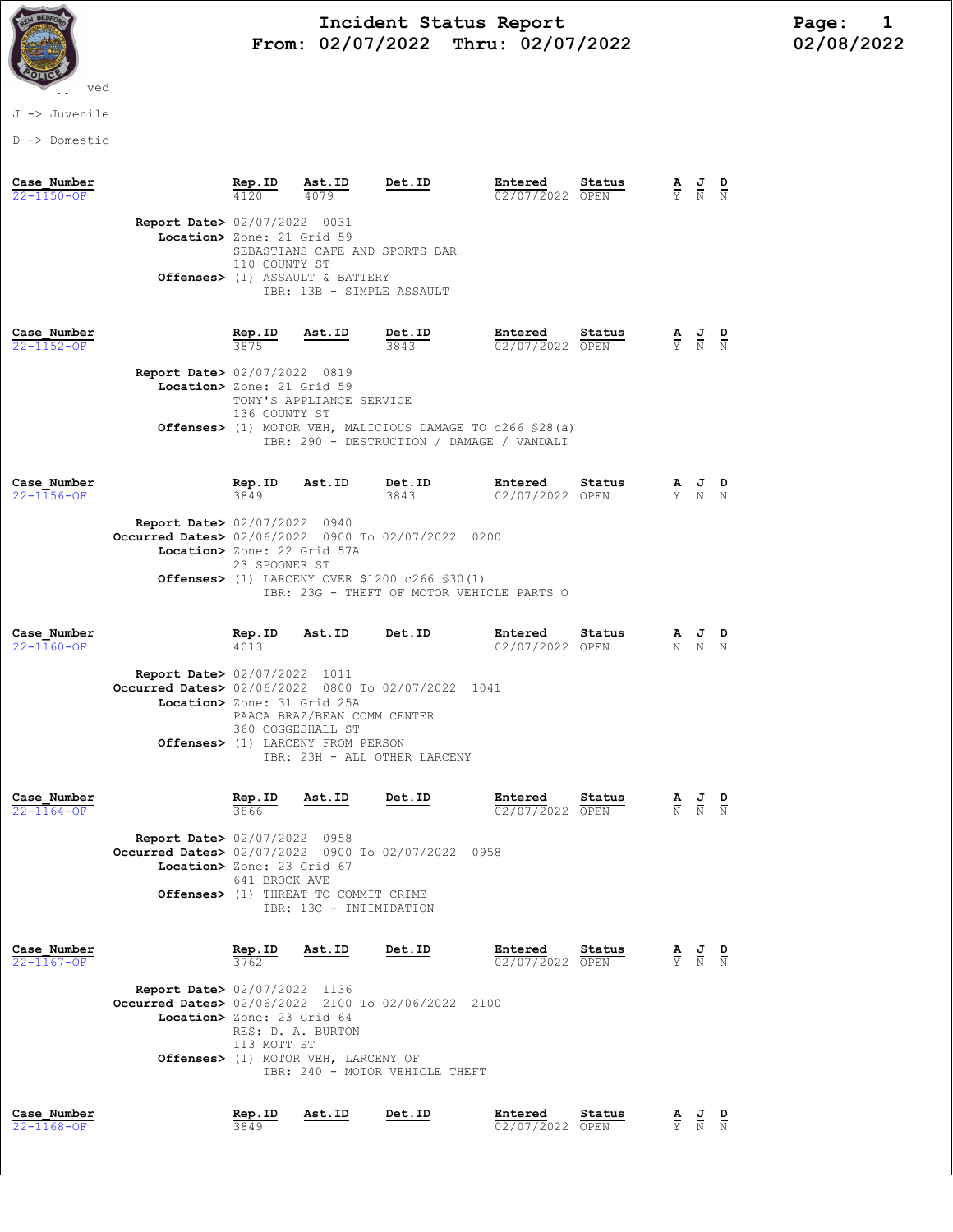## A -> Approved

### J -> Juvenile

D -> Domestic

 Report Date> 02/07/2022 1119 Occurred Dates> 02/07/2022 1110 To 02/07/2022 1135 Location> Zone: 21 Grid 58A 219 RIVET ST Offenses> (1) MOTOR VEH, MALICIOUS DAMAGE TO c266 §28(a) IBR: 290 - DESTRUCTION / DAMAGE / VANDALI

|                  | Case Number |                                                    | Rep.ID         | Ast.ID | Det.ID                                              | Entered         | Status | $\mathbf{A}$ | $\overline{a}$ | D |
|------------------|-------------|----------------------------------------------------|----------------|--------|-----------------------------------------------------|-----------------|--------|--------------|----------------|---|
| $22 - 1169 - 0F$ |             |                                                    | 3762           |        |                                                     | 02/07/2022 OPEN |        |              | Y N N          |   |
|                  |             | <b>Report Date&gt; 02/07/2022 1147</b>             |                |        |                                                     |                 |        |              |                |   |
|                  |             | Occurred Dates> 02/06/2022 2200 To 02/06/2022 2200 |                |        |                                                     |                 |        |              |                |   |
|                  |             | Location> Zone: 22 Grid 58B                        |                |        |                                                     |                 |        |              |                |   |
|                  |             |                                                    | 5 KATHARINE ST |        |                                                     |                 |        |              |                |   |
|                  |             |                                                    |                |        | Offenses> (1) B&E VEHICLE/BOAT NIGHTTIME FOR FELONY |                 |        |              |                |   |
|                  |             |                                                    |                |        | TBR: 23F - THEFT FROM MOTOR VEHICLE                 |                 |        |              |                |   |
|                  |             |                                                    |                |        |                                                     |                 |        |              |                |   |

| Case Number |                                                    | Rep.ID      | Ast.ID | Det.ID                                              | Entered         | Status | $\overline{a}$ | 프     | D |
|-------------|----------------------------------------------------|-------------|--------|-----------------------------------------------------|-----------------|--------|----------------|-------|---|
| 22-1172-OF  |                                                    | 3851        |        |                                                     | 02/07/2022 OPEN |        |                | Y N N |   |
|             | <b>Report Date&gt; 02/07/2022 1258</b>             |             |        |                                                     |                 |        |                |       |   |
|             | Occurred Dates> 02/03/2022 0800 To 02/03/2022 1600 |             |        |                                                     |                 |        |                |       |   |
|             | Location> Zone: 13 Grid 32                         |             |        |                                                     |                 |        |                |       |   |
|             |                                                    | 43 KEENE ST |        |                                                     |                 |        |                |       |   |
|             |                                                    |             |        | Offenses> (1) LARCENY OVER \$1200 BY FALSE PRETENSE |                 |        |                |       |   |
|             |                                                    |             |        | IBR: 26A - FALSE PRETENSES / SWINDLE / CO           |                 |        |                |       |   |
|             |                                                    |             |        |                                                     |                 |        |                |       |   |

| Case Number<br>$22 - 1173 - OF$ |                                                    | Rep.ID<br>3849 | Ast.ID | Det.ID<br>4034                                             | Entered<br>02/07/2022 OPEN | Status | A | J<br>Y N N | D |
|---------------------------------|----------------------------------------------------|----------------|--------|------------------------------------------------------------|----------------------------|--------|---|------------|---|
|                                 | <b>Report Date&gt; 02/07/2022 1307</b>             |                |        |                                                            |                            |        |   |            |   |
|                                 | Occurred Dates> 02/05/2022 1400 To 02/07/2022 1307 |                |        |                                                            |                            |        |   |            |   |
|                                 | Location> Zone: 22 Grid 57A                        |                |        |                                                            |                            |        |   |            |   |
|                                 |                                                    | 504 BOLTON ST  |        | <b>Offenses&gt;</b> (1) LARCENY OVER \$1200 $c266$ \$30(1) |                            |        |   |            |   |
|                                 |                                                    |                |        | IBR: 23H - ALL OTHER LARCENY                               |                            |        |   |            |   |
|                                 |                                                    |                |        |                                                            |                            |        |   |            |   |

| Case Number<br>$22 - 1178 - OF$ |                                                                                                        | Rep.ID<br>3985                               | Ast.ID                                        | Det.ID                                | Entered<br>02/07/2022 | Status<br>OPEN | A<br>$\overline{N}$ | $\frac{J}{N}$ | D<br>$\mathbf N$ |
|---------------------------------|--------------------------------------------------------------------------------------------------------|----------------------------------------------|-----------------------------------------------|---------------------------------------|-----------------------|----------------|---------------------|---------------|------------------|
|                                 | <b>Report Date&gt; 02/07/2022 1446</b><br><b>Occurred Dates&gt;</b> 02/07/2022 1446 To 02/07/2022 1459 |                                              |                                               |                                       |                       |                |                     |               |                  |
|                                 |                                                                                                        | Location> Zone: 11 Grid 40B<br>75 N STXTH ST | THIRD DISTRICT COURT                          |                                       |                       |                |                     |               |                  |
|                                 |                                                                                                        |                                              | <b>Offenses&gt;</b> (1) DRUG, POSSESS CLASS B | IBR: 35A - DRUG / NARCOTIC VIOLATIONS |                       |                |                     |               |                  |
| Case Number<br>$22 - 1179 - OF$ |                                                                                                        | Rep.ID<br>3987                               | Ast.ID                                        | Det.ID                                | Entered<br>02/07/2022 | Status<br>OPEN | A<br>Y              | ੁਹੁ<br>N      | D                |

| <b>Report Date&gt; 02/07/2022</b> 1431 |
|----------------------------------------|
| Location> Zone: 34 Grid 7              |
| 20 TORI LYNN DR                        |
| <b>Offenses&gt;</b> (1) IDENTITY FRAUD |
| TBR: 26C - IMPERSONATION               |

| Case Number<br>$22 - 1183 - OF$ |                                                                                              | Rep.ID<br>4078 | Ast.ID | Det.ID<br>4034 | Entered<br>02/07/2022 OPEN | Status |  | A J D<br>$\overline{Y}$ $\overline{N}$ $\overline{N}$ |  |
|---------------------------------|----------------------------------------------------------------------------------------------|----------------|--------|----------------|----------------------------|--------|--|-------------------------------------------------------|--|
|                                 | <b>Report Date&gt; 02/07/2022 1627</b><br>Occurred Dates> 02/06/2022 2000 To 02/07/2022 0600 |                |        |                |                            |        |  |                                                       |  |

 Location> Zone: 22 Grid 57A 438 BOLTON ST Apt. #2NE Offenses> (1) MOTOR VEH, TAKING & STEALING PARTS